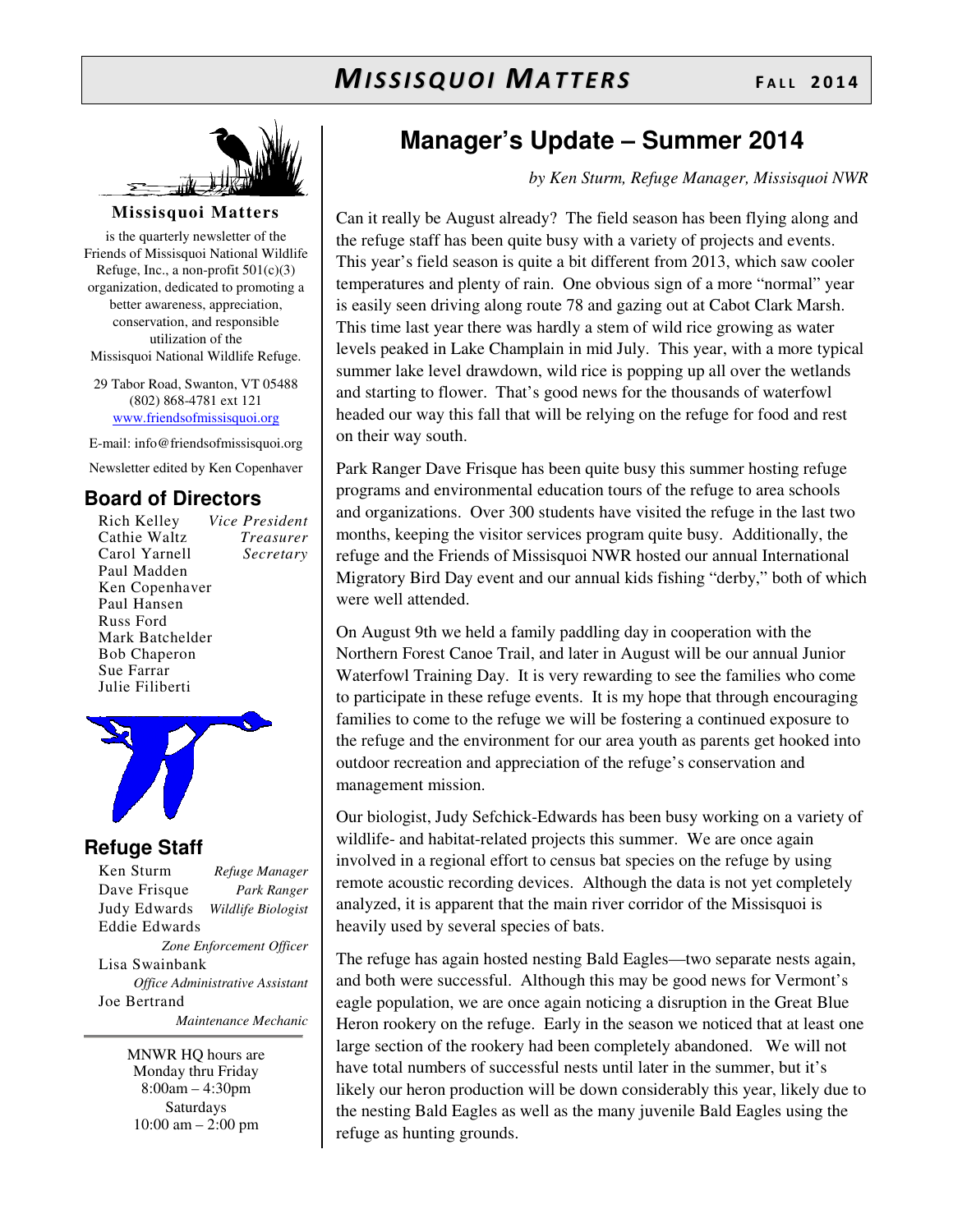We are once again fortunate to be working with the Friends on a water chestnut control operation. The Friends were successful in receiving a grant from the Lake Champlain Basin Program this year. When added to the remainder of the State Invasive Species grant from 2013, we were able to fund another field season for contractors to hand pull this aquatic invasive plant from the refuge. The crew has been working for two weeks as of this writing and have harvested over 1200 water chestnut rosettes from refuge wetlands. We hope that by hitting this problem hard for two consecutive seasons we will be able to see water chestnut infestations drop to manageable levels, as they were prior to the flooding of 2011. Thanks to the Friends again for helping make this critical management project possible!

The refuge has recently advertised for the replacement of the Mac's Bend boat ramps, a project we hope to begin by September. These ramps are open from September through December and are the primary boat access for our waterfowl hunters during the fall. The new ramps should improve access especially during low water levels, as are typical in the fall.

We have been fortunate to have several volunteers working with us this summer helping on a variety of projects from routine maintenance, working the Visitor Center on the weekends, and biological and outreach projects. If you haven't met Ginger and Benny Bradford, our summer RV volunteers, please stop by the Visitor Center on the weekend and say

hello. We have two students working with us this summer as volunteers: Ken Yamazaki from University of Vermont and Marnie Rickert from University of New Hampshire. Both have been exceptional volunteers and have provided the refuge with much needed help on biological and public use projects. We have also been lucky to have Doug Apirian back with us this summer. Doug and Marnie have been working together on many projects including trail work and invasive species control.

The refuge is also once again hosting a Vermont Youth Conservation Corps (VYCC) crew this summer. This year the refuge has the pleasure of working with an all-female Leadership Development Crew, a special smaller group working to develop their individual leadership skills. Their dedication to the job and their passion for working outdoors and on the refuge have been obvious and wellappreciated by the refuge staff. I hope that many visitors have seen the VYCC at work and have stopped to thank them personally!

Summer is a great time on the refuge and is always the main season that keeps the refuge staff on its toes. We hope you have been able to get out onto our trails or paddle the rivers to experience this incredible wetland resource and see some of the great work our volunteers and staff have been doing to make this refuge a truly exceptional part of Vermont's natural heritage.

# FRIENDS OF MISSISQUOI NATIONAL WILDLIFE REFUGE

## Bi-monthly Board Meeting

## Wednesday, September 10, 2014 at 6:30 pm

## At the Refuge Visitor Center

Members are always welcome to attend.

Come and see what the board is planning and contribute your ideas.

Next meeting: Wednesday, November 12, 2014 at 6:30 pm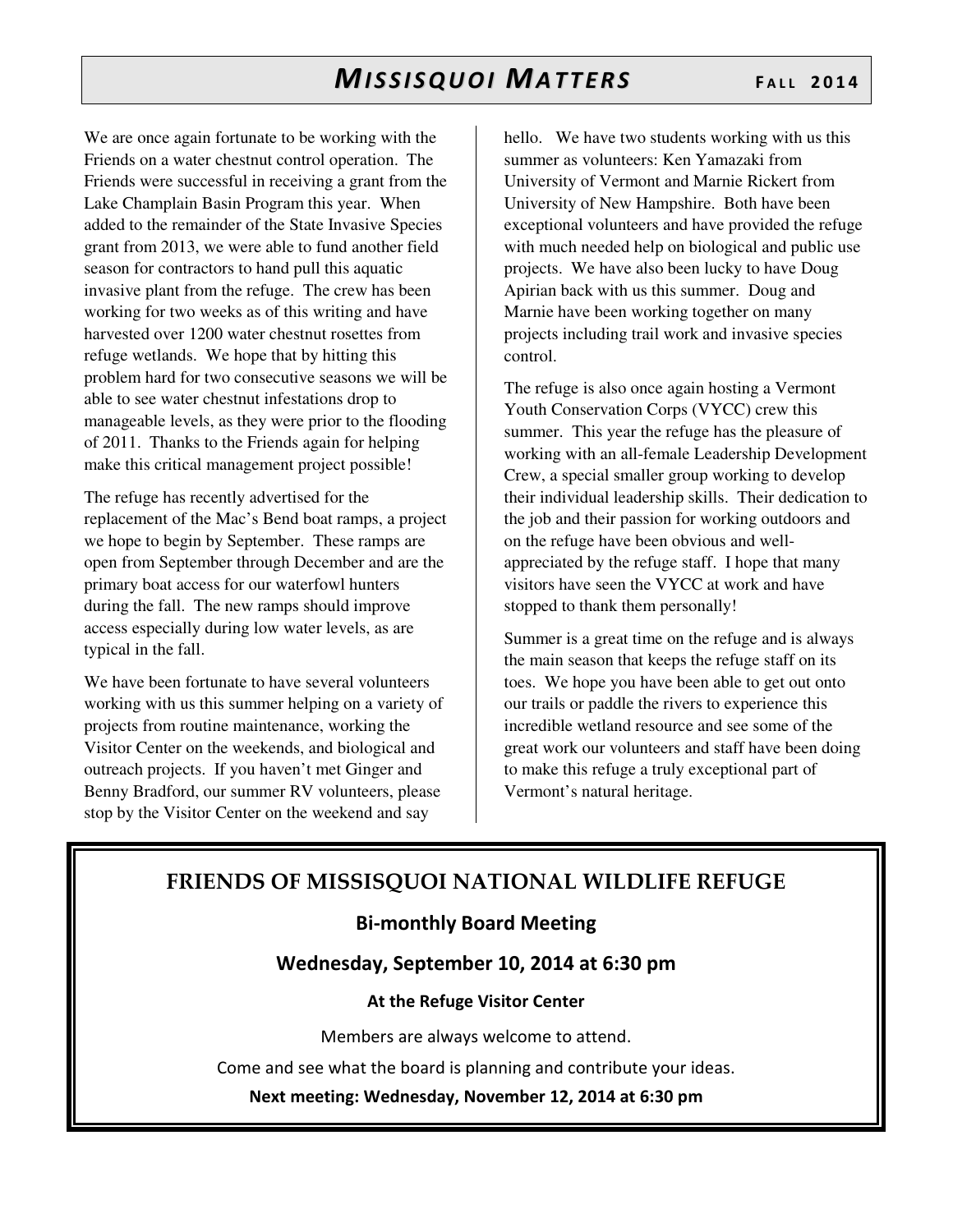



# Fall Activities Schedule at Missisquoi National Wildlife Refuge

29 Tabor Rd. Swanton, VT 05488

## All programs and tours are free, but registration is required where noted.

## Photography Workshop Saturday September 13 (tentative date), 9:00 am to 2:30 pm

Robert Chaperon Jr. will lead a photography workshop for Beginning through Intermediate photographers. Topics will include: Sensor size; File formats; Exposure Triangle: Apertures, Shutter speeds and ISO; the Creative Triangle: Depth of field, Motion and Grain; and Color temperatures, Focus and Composition. Classroom instruction and discussion will be held in the morning, followed by a lunch break at noon (bring your own lunch) and field work in the afternoon.

Please call 802-868-4781 to register for this activity and to confirm the date. Class size is limited to 12 participants. Meet at the Refuge Visitor Center on Tabor Road.

## Fall Open House Saturday September 27 (tentative date)

A Fall Open House is currently in the planning stages. Please check the Friends website for more information as it becomes available.

## Volunteer Tree Planting Volunteer Tree Planting Saturday October 4, 9:00 to 12:00 noon

Volunteers are needed for tree planting! Join refuge staff to plant trees across the river from the Black/Maquam Trail parking lot. Planting will be to help stabilize the river bank and encourage the restoration of the riparian forest corridor along the Missisquoi River.

Gloves will be provided. Bring a shovel if you can. Meet at Black/Maquam Trail parking lot on Rte 78, approx 2-1/2 miles west of Swanton. Don't be late or you'll miss your boat ride! Please contact the refuge at 802-868-4781 for any additional information and to let refuge staff know you are planning to help. Hope to see you there!

### Monthly Nature/Photography Walks 1  $1<sup>st</sup>$  Saturday of each month, 9:00 am to 11:00 am

Join Friends of Missisquoi NWR members Joe Belanger, Mark Batchelder, and Bob Chaperon for nature/photography walks on various refuge trails, held the first Saturday of each month. Registration is not required. Bob Chaperon will be trying something new with a "photography topic" for each walk, beginning in October. Come have fun with us!

- September 6: Jeep Trail. Meet at the Louie's Landing boat access area. We will drive in to the trail head at Mac's Bend.
- 
- October 4: Stephen Young Marsh Trail. Photography topic will be on exposure. Meet at the parking lot on Tabor Rd, about a mile past the refuge headquarters and across the road from the marsh.
- November 1: Maquam/Black Creek Trail. Photography topic will be on depth of field. Meet at the parking lot located on Rte 78 approx. 2 ½ miles west of Swanton.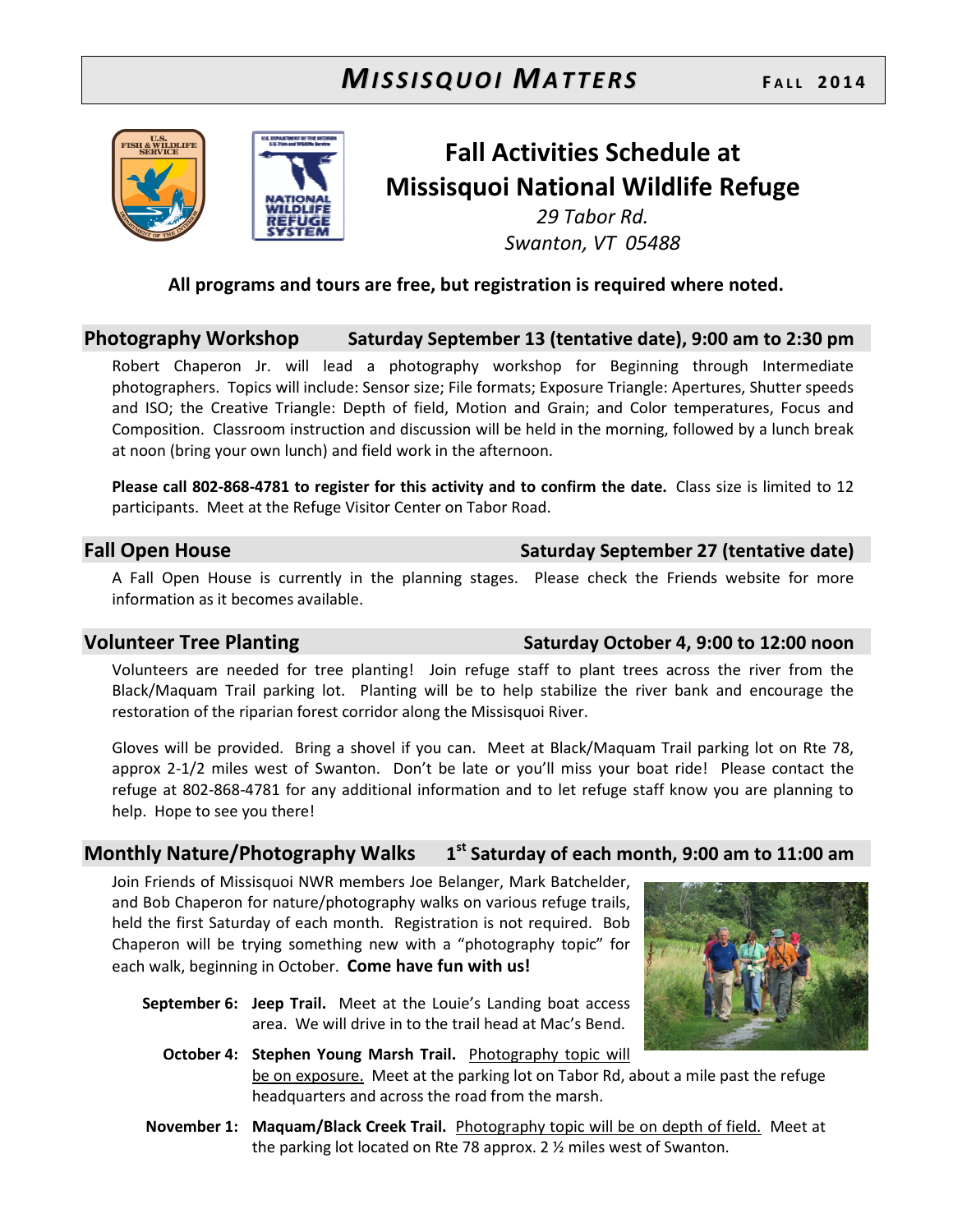## Monthly Bird Monitoring Walks 3rd Saturday of each month, 8:00 am to 10:00 am

Friends of MNWR members Ken Copenhaver and Julie Filiberti will lead bird monitoring walks year-round on various refuge trails on the third Saturday of each month. The purpose of the walks is to gather longterm data on the presence of birds, their abundance, and changes in populations. Observations will be entered into the Vermont eBird database where data is stored by the Cornell Lab of Ornithology and the National Audubon Society. These walks are appropriate for birders of all skill levels and provide a wonderful opportunity to learn about birds throughout the seasons. After 53 months of walks we have recorded 133 species of birds. Registration is not required. The schedule for the next three months is:

- September 20: Stephen Young Marsh Trail. Meet at the parking lot on Tabor Rd, about a mile past the refuge headquarters and across the road from the marsh.
	- October 18: Old Railroad Passage Trail. Meet at the parking lot on Tabor Rd, about a mile past the refuge Visitor Center and across the road from the Stephen Young Marsh.
- November 15: Maquam/Black Creek Trail. Meet at the parking lot located on Rte 78 approx. 2 1/2 miles west of Swanton.

To check for any schedule changes or additions, visit the Friends website at www.friendsofmissisquoi.org and click on "Calendar."

For more information about the refuge, visit www.fws.gov/refuge/missisquoi/

# **Friends Receive \$1000 from Ditch Pickle Classic**

The Ditch Pickle Classic, held on June 28 and 29, was a great success again this year. The "catch-photo-release" bass tournament was attended by 115 participants, and Fox News even did a feature on the tournament. The good news for the Friends is that the Ditch Pickle organization has donated \$1000 to the Friends in appreciation of the use of refuge facilities for their barbeque and for the support of the Friends. They would like to see the money used for the annual Kid's Fishing Clinic. The Friends of MNWR are very appreciative of this generous gift!

# **80th Anniversary of the Duck Stamp**

The new 2014-2015 Migratory Bird Hunting and Conservation Stamp (often called the Duck Stamp) is now on sale. This year's stamp - valid from July through June shows a pair of Canvasback painted by Adam Grimm. Each stamp costs \$15, and almost all the proceeds from the sales of the stamp - adding up to about \$24 million per year - go directly to the Migratory Bird Conservation (MBCF) to secure vital



breeding, stopover, and wintering habitats for Canvasback and other bird species in the National Wildlife Refuge System. This should be of great comfort to everyone who buys a stamp this year.

Today, parts of 252 National Wildlife Refuges (accounting for 2.37 million acres) and over 200 Waterfowl Production Areas (with over 3.0 million acres secured) owe their existence to the stamp investments made through the MBCF. We can think of no better - and more efficient - way to support securing wildlife habitat than the act of buying a federal stamp. It's simple. It's inexpensive. It's proven. Please consider standing with us and other supporters of the stamp. Be counted. Buy at least one stamp and encourage your friends to do likewise.

> *Excerpted from the July Wingtips e-Newsletter, published by the Friends of the Migratory Bird/Duck Stamp. http://www.friendsofthestamp.org/*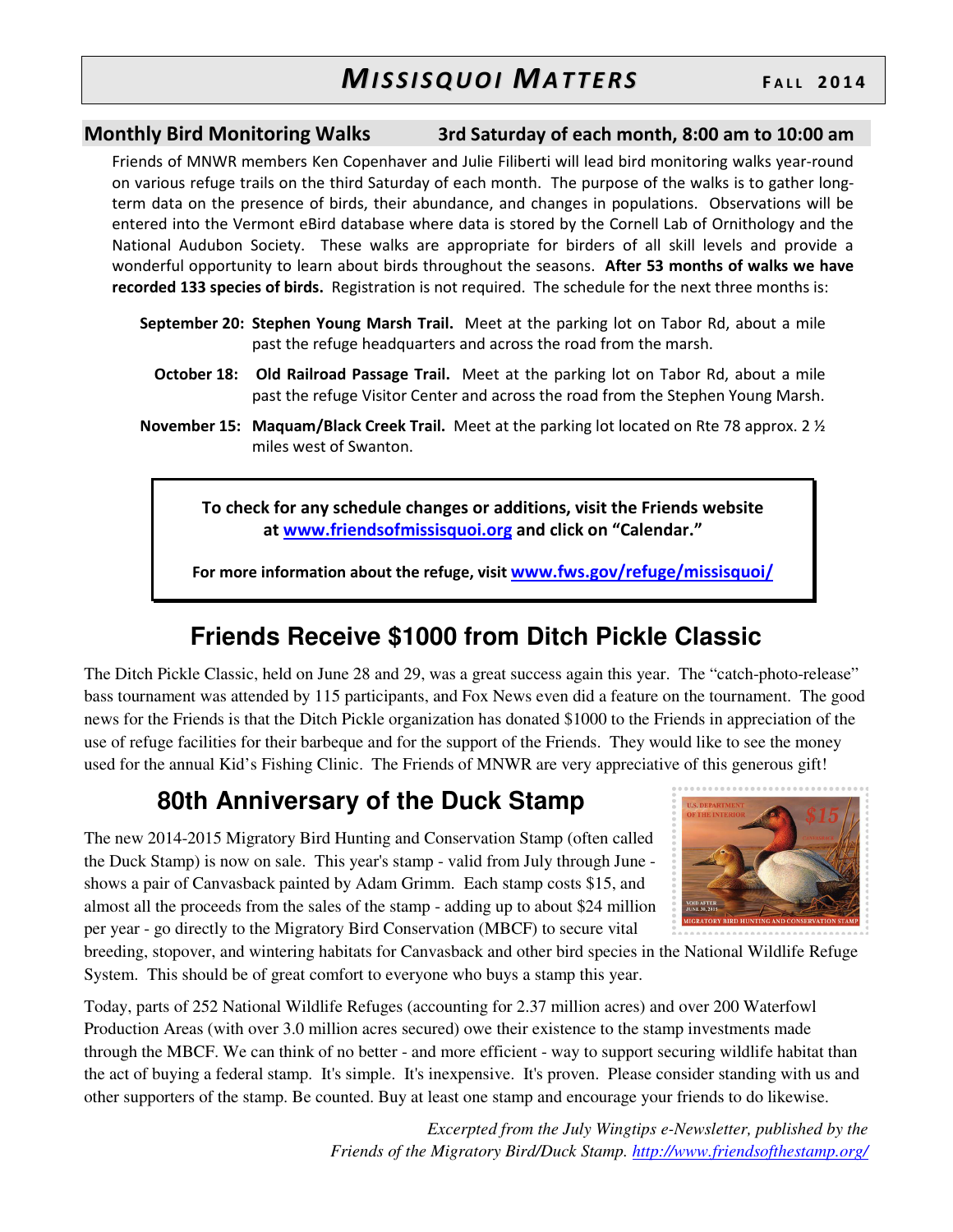# **What's Great about Egrets?**

*by Judy Sefchick Edwards, Wildlife Biologist, Missisquoi NWR* 

Missisquoi National Wildlife Refuge is home to many "greats." You'll find Great Crested Flycatchers or maybe a Great Horned Owl while walking the trails; or you may come across Greater Scaup or Great Black-backed Gulls when boating in

Missisquoi Bay. Let's face it, greatness is all around. During August and September every year, another "great" arrives at the refuge. You can't miss them they're bright, they're white, and they have a wingspan of almost 5 feet. Move over Great Blue Herons, Great Egrets are here!

You may be asking yourself, "Why are Great Egrets arriving here now? Are they late breeders, early migrants, or do egrets just want to have fun?" On the Atlantic Coast, Great Egrets

generally nest from southern New England to Florida, but after the serious business of breeding, these beautiful birds disperse. Whether they're searching for some new and interesting food to eat, or just need a change of pace or scenery, postbreeding excursions take egrets to places far and wide, including areas north, like Missisquoi. The number of dispersing juveniles peaks during August and September, so that's why we're seeing such high concentrations of Great Egrets now.

What's great about egrets? Svelte and slightly smaller than great blue herons, Great Egrets are snow white beauties with dark, elongated legs and feet, and a long, pointed, yellow bill. But if you're thinking they're just another pretty face in the marsh, think again. Although egrets seem to spend most of their time standing motionless or walking slowly to stalk their prey, don't let their seemingly patient manner fool you. These wily waders have more moves than you can imagine. To get a glimpse



of their prey, they may use head tilting, neck swaying, or hovering. If that doesn't work, they may resort to more desperate measures like hopping, foot stirring, wing flipping, or foot paddling maneuvers that would astound yoga enthusiasts and

> break dancers alike! If that isn't enough to impress, in the sky, they can fly more than 25 mph.

> If you think these elegant birds couldn't become any more dazzling, you may be surprised. Great Egrets get even more dressed up for the breeding season. As if developing green facial skin isn't enough, Great Egrets go the extra mile by sprouting 50+ long, ornamental feather plumes that extend beyond their tail. But beauty has its disadvantages—in the late nineteenth century, Great Egrets

were hunted nearly to extinction so their plumes could adorn ladies' hats. Luckily for us (and them), public outcry led to some of the first laws to protect birds. For years, the Great Egret has been the longtime symbol of the National Audubon Society, one of the oldest environmental organizations in North America, founded to protect all species of wading birds from being killed for their feathers.

Within the past 50 years, sightings of Great Egrets have increased in Vermont due to a shift in their distribution, related to a changing climate. For those of us who are fortunate enough to live in the Champlain Valley, not only do we get to see postbreeding Great Egrets, but sometimes we see breeding egrets here as well. Like in 2004, 2009, 2010, and 2011, when a handful of Great Egrets decided to nest among the Great Blue Herons on Shad Island. Whatever their reasons for being here, I'm glad they are—after all, what isn't great about egrets?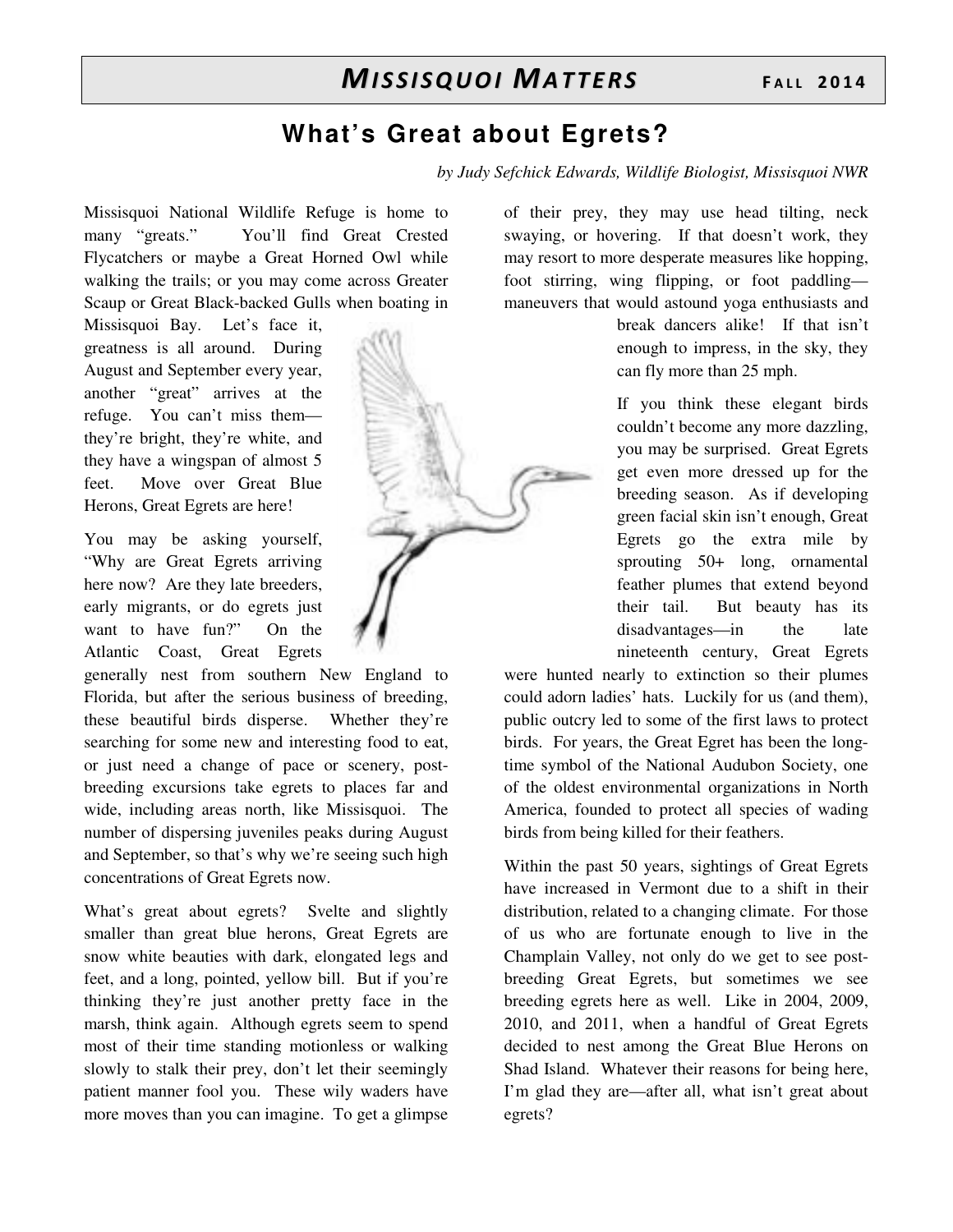## **Discovering Missisquoi National Wildlife Refuge**

(originally published in the June 2014 issue of *The Flyer* by the National Wildlife Refuge Association; used by permission)

Tucked away in the northwest corner of Vermont along the Canadian border of Lake Champlain is a relatively small national wildlife refuge that is making a big international impact.

Missisquoi National Wildlife Refuge is known as a stopover for more than 20,000 migrating waterfowl each fall, as well as dozens of songbirds traveling between breeding grounds in Canada and southern wintering areas. As of this year, the refuge is also the central component of a new Wetland of International Importance under the Ramsar Convention.

The convention establishes international guidelines for wise use practices around wetlands and is designed as a voluntary effort to improve wetlands management globally.

The first such site in Vermont, the Missisquoi Delta and Bay Wetlands joins 35 other designated sites in the U.S. and over 2,000 around the world. Missisquoi National Wildlife Refuge is the 20th national wildlife refuge to be designated under the Ramsar Convention.

Ken Sturm, Refuge Manager, said applying for the designation was a team effort with colleagues at the U.S. Fish and Wildlife Service and the Vermont Fish and Wildlife Department who recognized the area's unique qualities. The designation doesn't really impact management of the refuge, Sturm said, but it does put Missisquoi on the map as a model for wetlands protection, alongside some larger sites such as the Everglades and San Francisco Bay. "We're now recognized on that same scale," Sturm said.

One of the unique aspects of Missisquoi is the Maquam Bog, the largest bog in Vermont and one of the largest ombrotrophic bogs in New England. Maquam Bog harbors a rare pitch pine plant community, the only example of this natural community type in Vermont. Other important aspects include the Missisquoi River's bird's foot delta that feeds into Missisquoi Bay and the state's largest intact silver maple floodplain forest – all amounting to high quality wildlife habitat.

**Visiting Missisquoi.** Visitors to Missisquoi National Wildlife Refuge will find a multitude of outdoor recreation options, from hiking, canoeing and birding to hunting and fishing. Take a walk along a grassland trail, and you'll likely spot nesting bobolinks. Hike a little further to a boardwalk overlooking the Stephen J. Young Marsh and you'll get an excellent view of an osprey nest full of action, as well as several other species of songbirds, beaver and other wildlife.

The Friends of Missisquoi National Wildlife Refuge host monthly bird monitoring walks at the refuge. For more than four years, birders have gathered data on the presence of birds, their abundance, and changes in populations. The information is entered into the Vermont e-Bird database, which is stored by the Cornell Lab of Ornithology and the National Audubon Society. So far, Missisquoi birders have recorded 133 species at the refuge.

A bird banding research display in the visitor's center shows the changes in bird populations since the refuge was established in 1943. Back then, 46 percent of the waterfowl banded at the refuge were black ducks. Today, only one percent of the banded birds are black ducks, and more than a third are mallards.

Another new dynamic occurring at Missisquoi is the recent arrival of bald eagles. Bald eagles are still listed as endangered in Vermont, and Missisquoi reports two of the state's 16-18 nesting pair. This is great news for eagles; however, the local great blue heron population may be less enthused. Since the eagles began nesting at the refuge, what was once Vermont's single largest great blue heron rookery has disbanded into a few smaller nesting sites, and biologists at the refuge suspect the eagles may be the cause of this disruption.

The refuge is a mecca for birders and waterfowlers in the fall, as thousands of migrating ducks and geese stop over on their journeys south. It appears Missisquoi has been a popular destination for quite some time. Sturm said archeologists have discovered evidence on the refuge of human populations dating back 7,000 years. Researchers have found remains of native Abenaki villages, as well as remains from European settler homesteads.

Today, the refuge focuses on offering education and inspiration to modern-day visitors, about 80,000 per year. From Junior Waterfowl Hunter Training to celebrations around International Migratory Bird Day and fishing and boating events, Missisquoi National Wildlife Refuge has something for everyone.